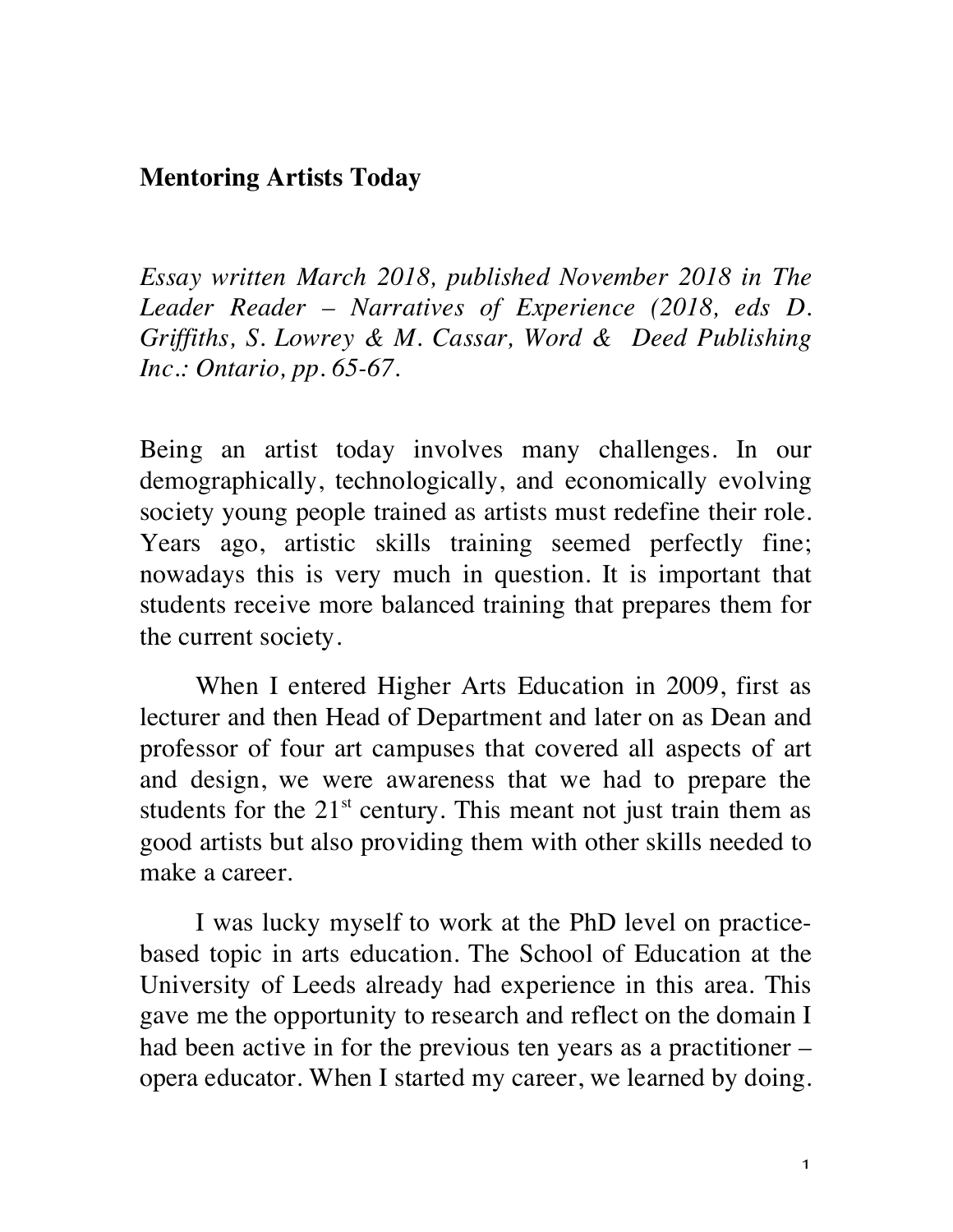In Flanders there was no formal training in arts education at the time. This has changed vastly over the years, but back we were all pioneers.

The background was very helpful in rethinking curricula in the arts as practice and academia came together. At the Faculty, we had lengthy discussions and reflections on the future role of artists and artists as arts education and how to combine art research, theory and practice into our courses. Art curricula require a combination of hard technique combined with soft skills. Practice-based research and projects with an interdisciplinary component connect with the student's creative skills seemed critical.

We wanted to train people very specific artistic skills, as well as skills they could use to challenge today's technological, economic and social issues. Thus, we wanted them to be ready for jobs that might not even exist yet. When digital media design course started in 2000, for instance, barely anyone was talking about digital strategy let alone about online advertising, yet many of our students moved into that area upon graduation and made a difference.

I strongly believe that artists can make us think about and reflect on social issues, creating a certain uneasiness with the status quo and even defining new standards. In Dutch we call this 'de onmaat van de Kunst' (going against the beat). Art is not always on the same pace and that is how it makes reflect. Artists today have an important role in making us aware of the unseen and showing us what needs our attention. An artist must question everything to make us question everything.

As such, Artists play important roles on interdisciplinary teams working on organizational and societal issues. Their